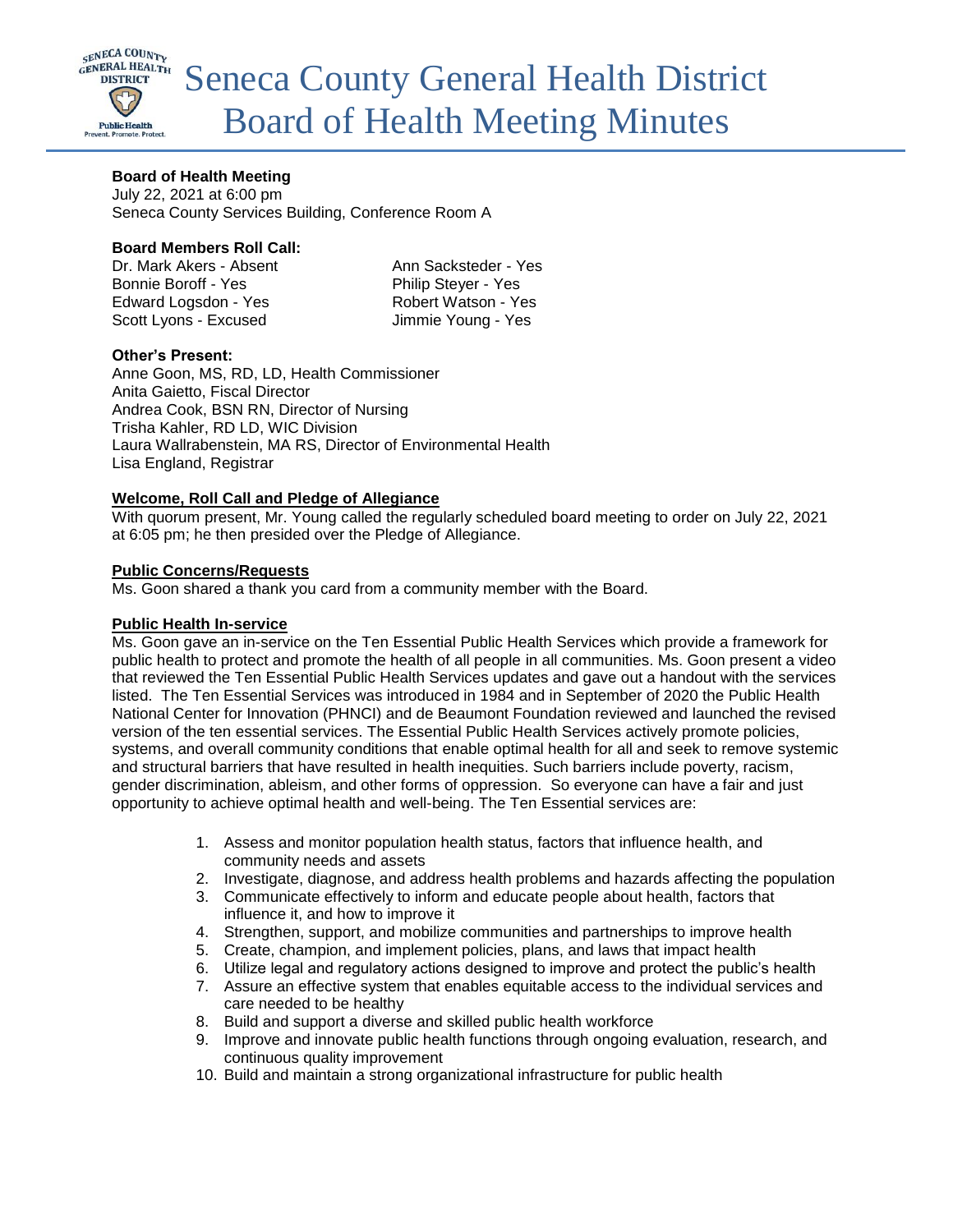# **Approval of Minutes**

Mr. Young requested a motion to approve the minutes from the June 24, 2021 meeting. Mrs. Sacksteder made a motion to approve the minutes from the June 24, 2021 Board of Health Meeting. Mrs. Boroff seconded the motion. The motion carried upon roll call vote. Mrs. Boroff – Yes. Mr. Logsdon – abstain. Mrs. Sacksteder – Yes. Mr. Steyer – Yes. Mr. Watson – Yes. Mr. Young – Yes.

## **Sub Committee Report** – None

## **Financial Report**

The Monthly Financial Report for June 2021 shows revenue for the month of \$467,598.49 and revenue year to date of \$2,665,156.38. Expenses for the month were \$396,205.86 and year to date expenses totaled \$2,463,657.73.

Mr. Young requested approval of the Monthly Financial Report for June 2021. Mr. Steyer made a motion to approve the Monthly Financial Report for June 2021. Mr. Logsdon seconded the motion. The motion carried upon roll call vote. Mrs. Boroff – Yes. Mr. Logsdon – Yes. Mrs. Sacksteder – Yes. Mr. Steyer – Yes. Mr. Watson – Yes. Mr. Young – Yes.

## **Expenditures**

Mr. Young requested approval of the previous month's expenditures. Mrs. Sacksteder made a motion to approve the expenditures as presented. Mr. Steyer seconded the motion. The motion carried upon roll call vote. Mrs. Boroff – Yes. Mr. Logsdon – Yes. Mrs. Sacksteder – Yes. Mr. Steyer – Yes. Mr. Watson – Yes. Mr. Young – Yes.

## **Out of County Meetings/Travel** - None

# **Advances/Repayments/Transfers**

Mr. Young requested a motion to approve Advances, Repayments, and Transfer List provided in board packets. Mrs. Boroff made a motion to approve the Advances, Transfer List and Appropriations Transfer. Mr. Logsdon seconded the motion. The motion carried upon roll call vote. Mrs. Boroff – Yes. Mr. Logsdon – Yes. Mrs. Sacksteder – Yes. Mr. Steyer – Yes. Mr. Watson – Yes. Mr. Young – Yes.

## **Supplements** - None

## **Contracts**

Mr. Young requested a motion to approve the following Contracts:

- a. Geophyta, Inc., for home sewage treatment systems soil evaluation and system design (Barker property**),** 07/01/2021-08/14/2021, not to exceed \$2,720.00 (payer)
- b. Geophyta, Inc., for home sewage treatment systems soil evaluation and system design (Morrow property**),** 07/01/2021-08/14/2021, not to exceed \$2,720.00 (payer)
- c. Geophyta, Inc., for home sewage treatment systems soil evaluation and system design (Schumm property**),** 07/01/2021-08/14/2021, not to exceed \$2,720.00 (payer)
- d. Geophyta, Inc., for home sewage treatment systems soil evaluation and system design (Deventer property**),** 07/06/2021-08/19/2021, not to exceed \$2,320.00 (payer)
- e. University of Toledo, for student nursing clinical facility services, 06/24/2021–Indefinitely, no Money
- f. Mohawk Local Schools, for school nursing services, 07/01/2021-06/30/2022 not to exceed \$48,990.00 (payee)

Mrs. Sacksteder made a motion to approve the Contracts. Mr. Watson seconded the motion. The motion carried upon roll call vote. Mrs. Boroff – Yes. Mr. Logsdon – Yes. Mrs. Sacksteder – Yes. Mr. Steyer – Yes. Mr. Watson – Yes. Mr. Young – Yes.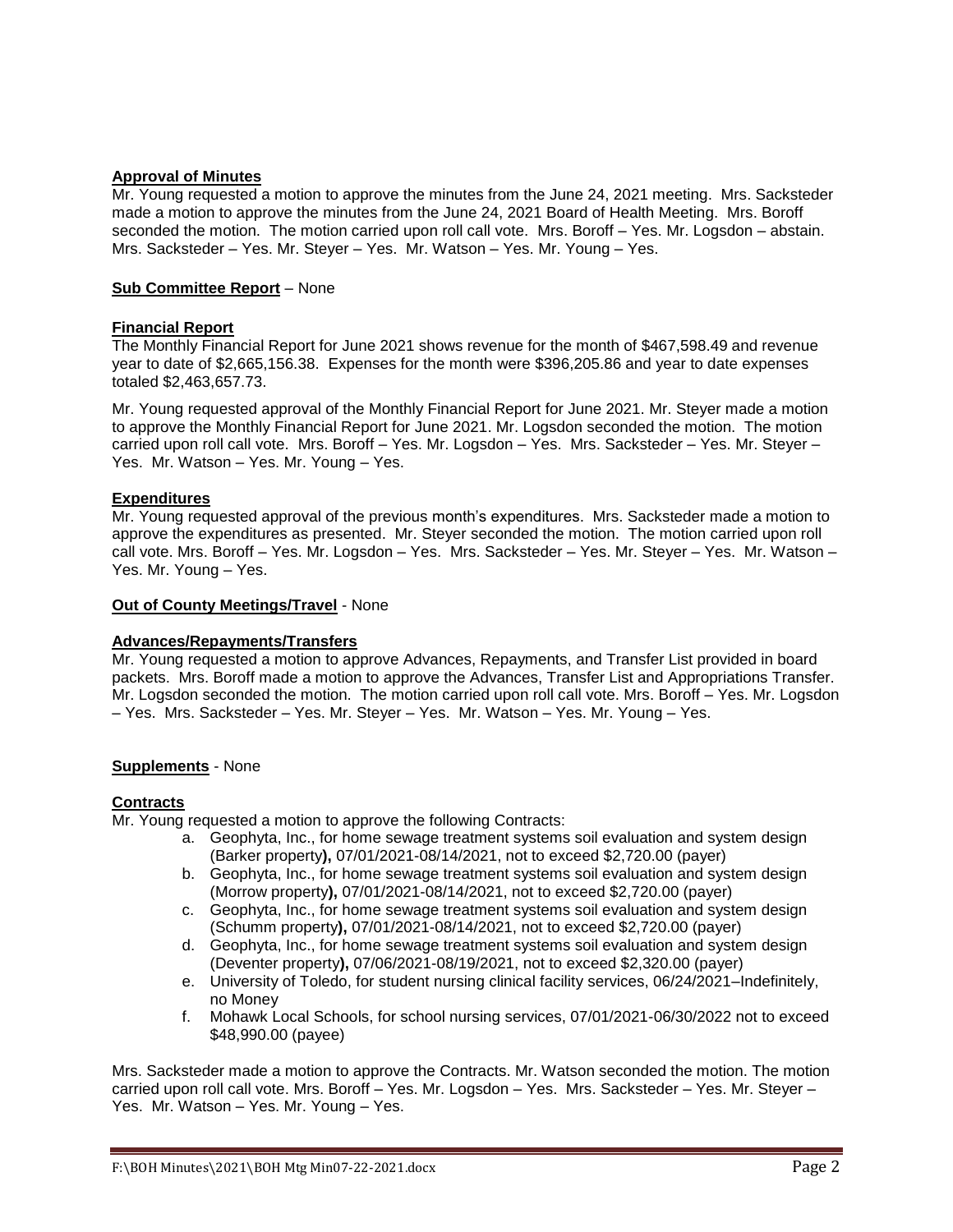## **Resolutions**

Approve Hiring of Full-Time Public Health Nurse 2, Betsy Miller, effective 08/02/2021 Resolution # 2021.08

Rescind resolution dated 4/23/20 reducing required work hours from 30 to 25 while still being eligible for Health Insurance during the COVID 19 emergency. Resolution #2020.03

Mr. Logsdon made a motion to approve the Resolution #2021.08 and to rescind Resolution #2020.03. Mr. Steyer seconded the motion. The motion carried upon roll call vote. Mrs. Boroff – Yes. Mr. Logsdon – Yes. Mrs. Sacksteder – Yes. Mr. Steyer – Yes. Mr. Watson – Yes. Mr. Young – Yes.

## **Division Reports**

# **WIC**

Mr. Young turned the floor over to the Director of the WIC Division, Trisha Kahler, RD LD. Mrs. Kahler reviewed her report included in board member's packet.

Mrs. Kahler not sure when WIC will be returning to in-person appointments.

WIC will be distributing coupons for fresh fruits and vegetables at the Fostoria farmers market on August 7, WIC already attended Tiffin's Downtown Farmers Market on July 10<sup>th</sup>. WIC has a total of 165 coupon booklets to give out.

## **Nursing**

Mr. Young turned the floor over to the Director of Nursing, Andrea Cook, BSN RN. Ms. Cook reviewed her report included in board member's packet.

Ms. Cook discussed the pop –up vaccination clinics throughout the county. The board discussed the vaccination rate in Seneca County. Ms. Goon stated that Seneca County is at 40.86 of people fully vaccinated as of today.

Ms. Cook stated that currently in Seneca County there are nine active cases of COVID with three in the hospital.

Discussion took place over why people are not getting the COVID vaccine

#### **Environmental Health**

Mr. Young turned the floor over to the Director of Environmental Health, Laura Wallrabenstein, MA RS. Mrs. Wallrabenstein reviewed her report included in board member's packet.

#### **Condemnations**

Mrs. Wallrabenstein presented for condemnation, property located at:

- 1. 167 E. Crocker St. Fostoria, OH 44830 Owned by: Jennifer Torres, same address
- 2. 285 W. Fourth St. Fostoria, OH 44830 Owned by: Daniel R. Wolfelt, same address
- 3. 252 E. Sixth St. Fostoria, OH 44830 Owned by: Layton A. Shultz (dec), same address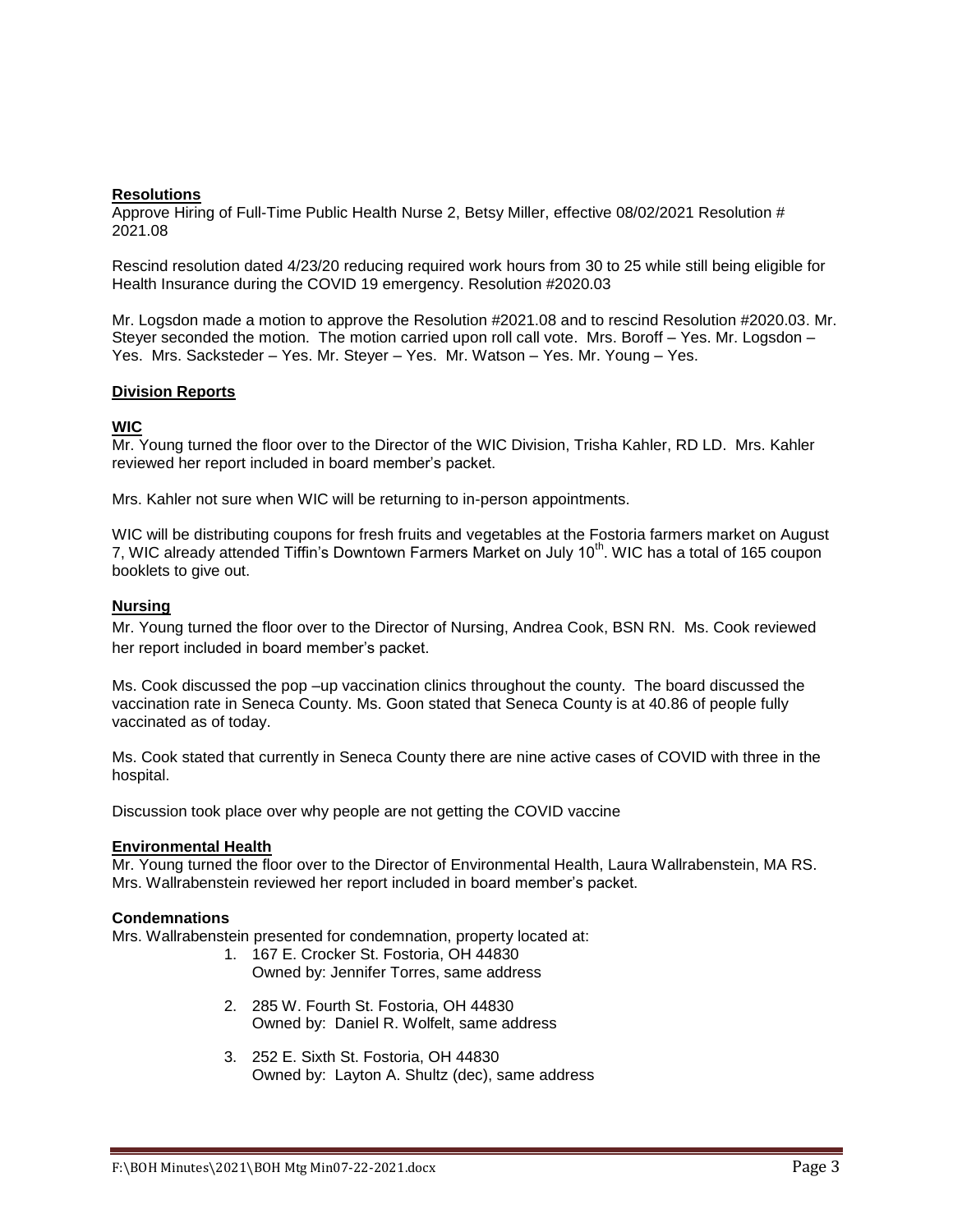Mr. Young requested a motion to approve the condemnation of the presented properties Mrs. Sacksteder made a motion to approve the condemnation of the presented properties. Mr. Logsdon seconded the motion. The motion carried upon roll call vote. Mrs. Boroff – Yes. Mr. Logsdon – Yes. Mrs. Sacksteder – Yes. Mr. Steyer – Yes. Mr. Watson – Yes. Mr. Young – Yes.

#### **Landfill update**

The board discussed landfill report provided by Austin Nainiger.

The board discussed the leachate, which is currently not being hauled to Fostoria.

#### **Health Commissioner**

Mr. Young turned the floor over to the Health Commissioner, Anne Goon, MS, RD, LD.

Ms. Goon is working on an all-day staff retreat for August 6, 2021. This is in place of our Monthly staff meeting. There will be having various training topics that day. We have been behind on these trainings due to COVID.

Ms. Goon has just received training for a tool that the Ohio Hospital Association has given Health Department's access to. It will help with mapping and identifying where there are lower vaccination rates. It can track these by Census track, Zip code, and it also can be broken down into ages by zip code. It will allow us to better see where we have gaps in immunization.

Ms. Goon also did a radio interview with John Kerns, WTTF Radio Host, the interview mainly focused on COVID related questions.

Ms. Goon discussed the case rates of COVID in the State of Ohio. Numbers are increasing across the state.

Ms. Goon next reviewed the changes to the recently approved State Budget bill that are related to public health.

#### **Employee Related Actions**

Resignation – Emily Eichhorn, Health Educator, effective 07/16/2021\*

Mrs. Sacksteder made a motion to approve the employee actions as presented. Mr. Steyer seconded the motion. The motion carried upon roll call vote. Mrs. Boroff – Yes. Mr. Logsdon – Yes. Mrs. Sacksteder – Yes. Mr. Steyer – Yes. Mr. Watson – Yes. Mr. Young – Yes.

## **Unfinished Business** - None

#### **New Business**

#### **Approval of Health Educator 1 position description**\*

Ms. Goon reviewed the job description and updates for to the Health educator 1.

Mr. Young requested a motion to approve the job description of Health Educator 1. Mrs. Logsdon made a motion to approve the job description of Health Educator 1. Mr. Sacksteder seconded the motion. The motion carried upon roll call vote. Mrs. Boroff – Yes. Mr. Logsdon – Yes. Mrs. Sacksteder – Yes. Mr. Steyer – Yes. Mr. Watson – Yes. Mr. Young – Yes.

#### **Policy Revisions**

Ms. Goon explained the revisions to the Public Records Policy.